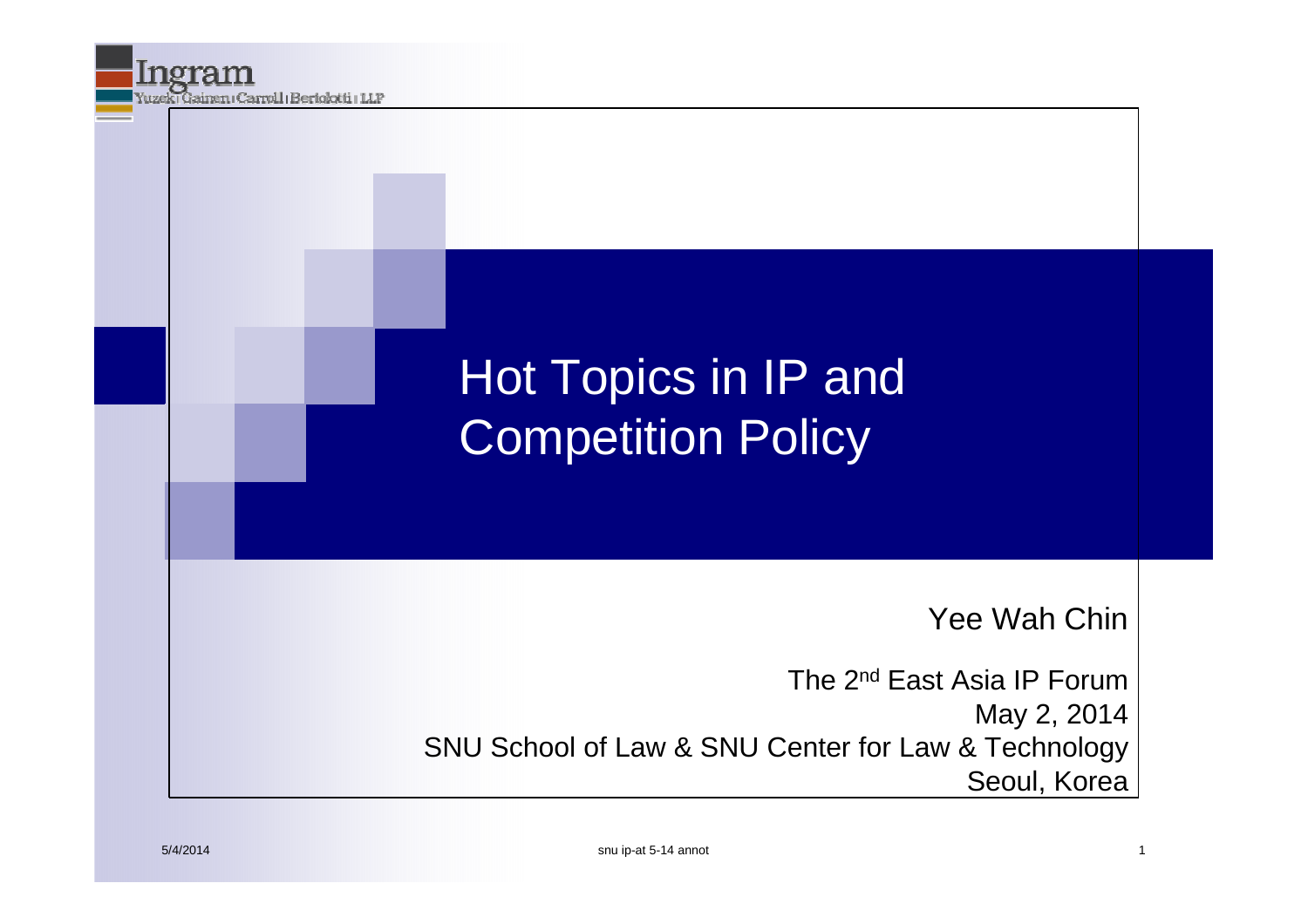

# Hot Topics in IP & **Competition Policy**

- Competition law context
- **Patents**
- Copyrights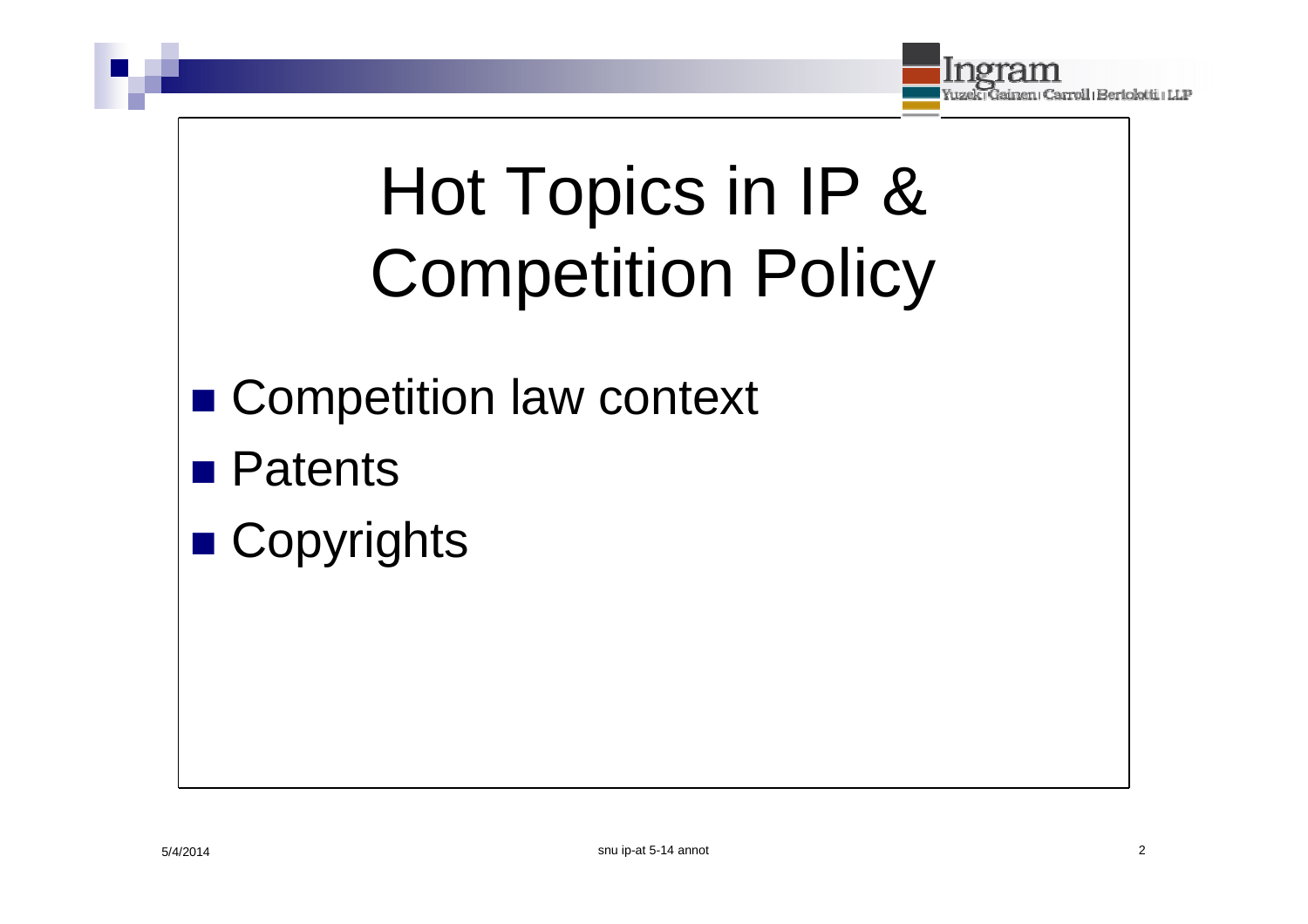

# **Competition Law**

- **Framework**
- General principles
- Application to IP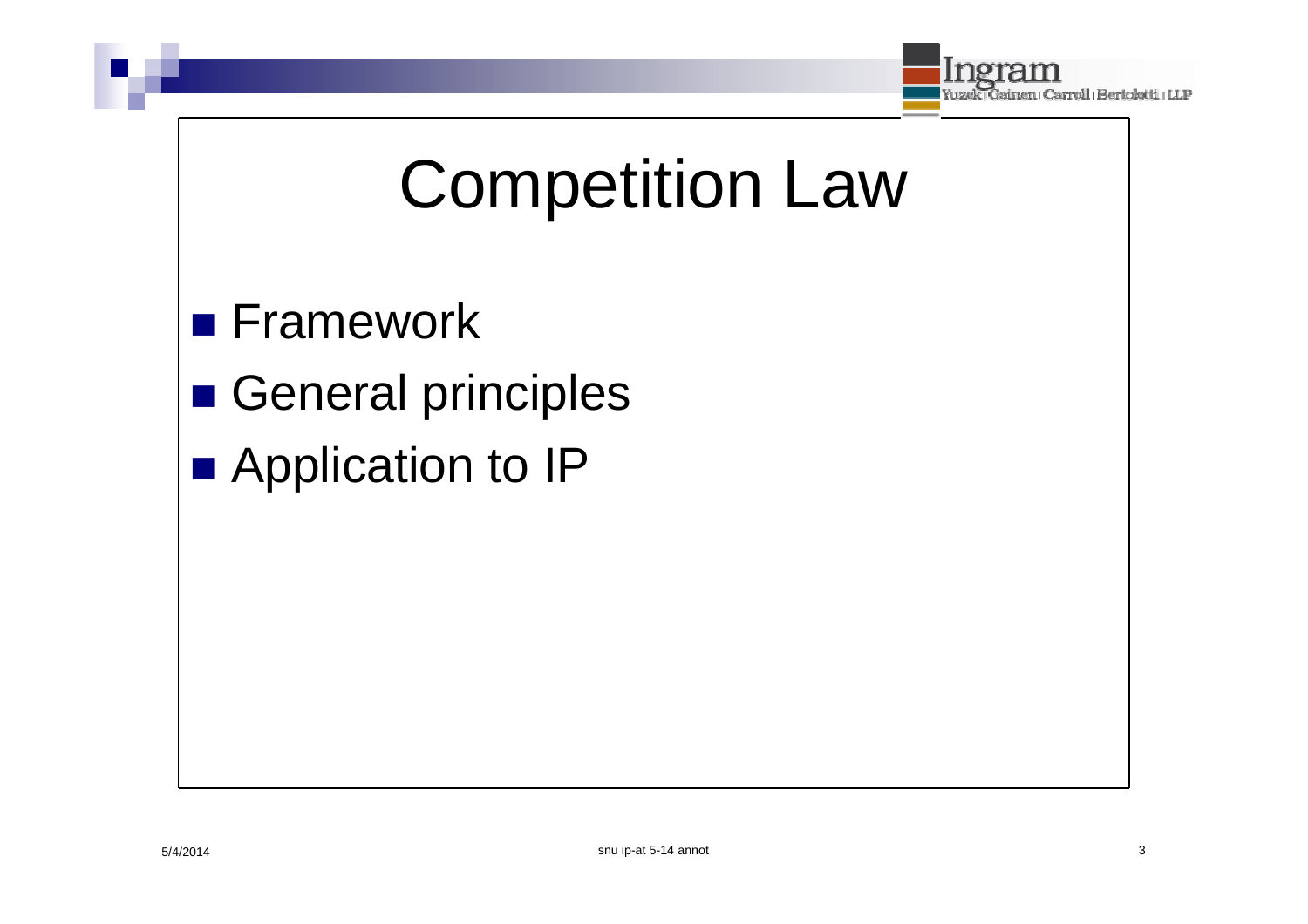

### Framework

- $\blacksquare$  Coordinated conduct  $-$  cartels  $\Box$  Price fixing □ Allocation of markets  $\blacksquare$  Unilateral conduct – abuse of dominance
	- □ Monopoly power
	- □ Monopsony power
- Mergers/concentrations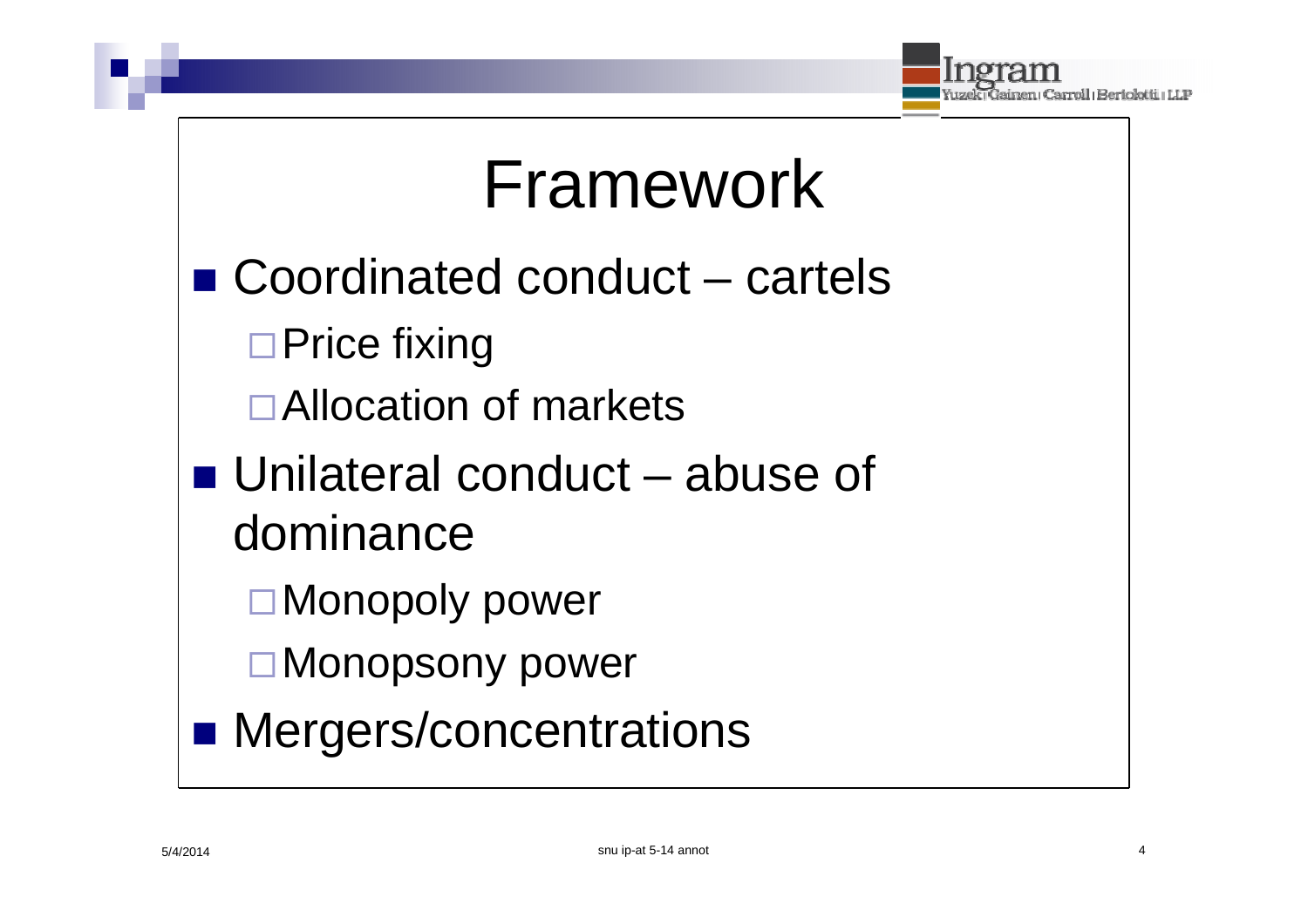

## **General Principles**

- Antitrust protects competition & consumers, not competitors
- Key factors are impact on
	- $\square$  Markets
	- □ Consumers choice
	- □ Competitive process
- Not panacea for business disputes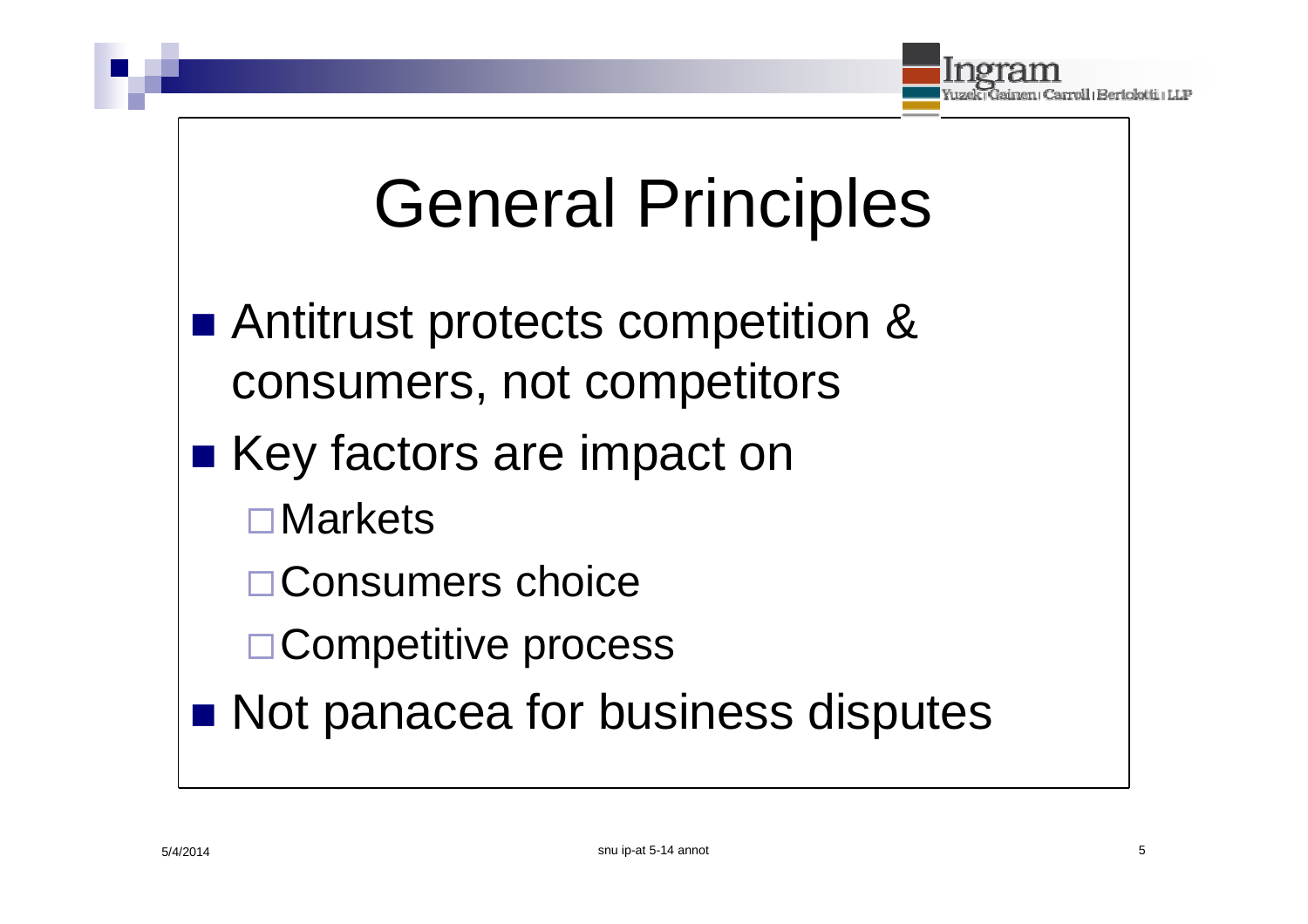

## Application to IP

- Historical: Inherent conflict between IPR laws granting "monopoly" & antitrust laws prohibiting monopoly
- Current: IPR & antitrust laws are complementary
	- □ Both encourage innovation, competition & consumer welfare
	- $\Box$  IPR laws do not necessarily confer monopoly, but only right to exclude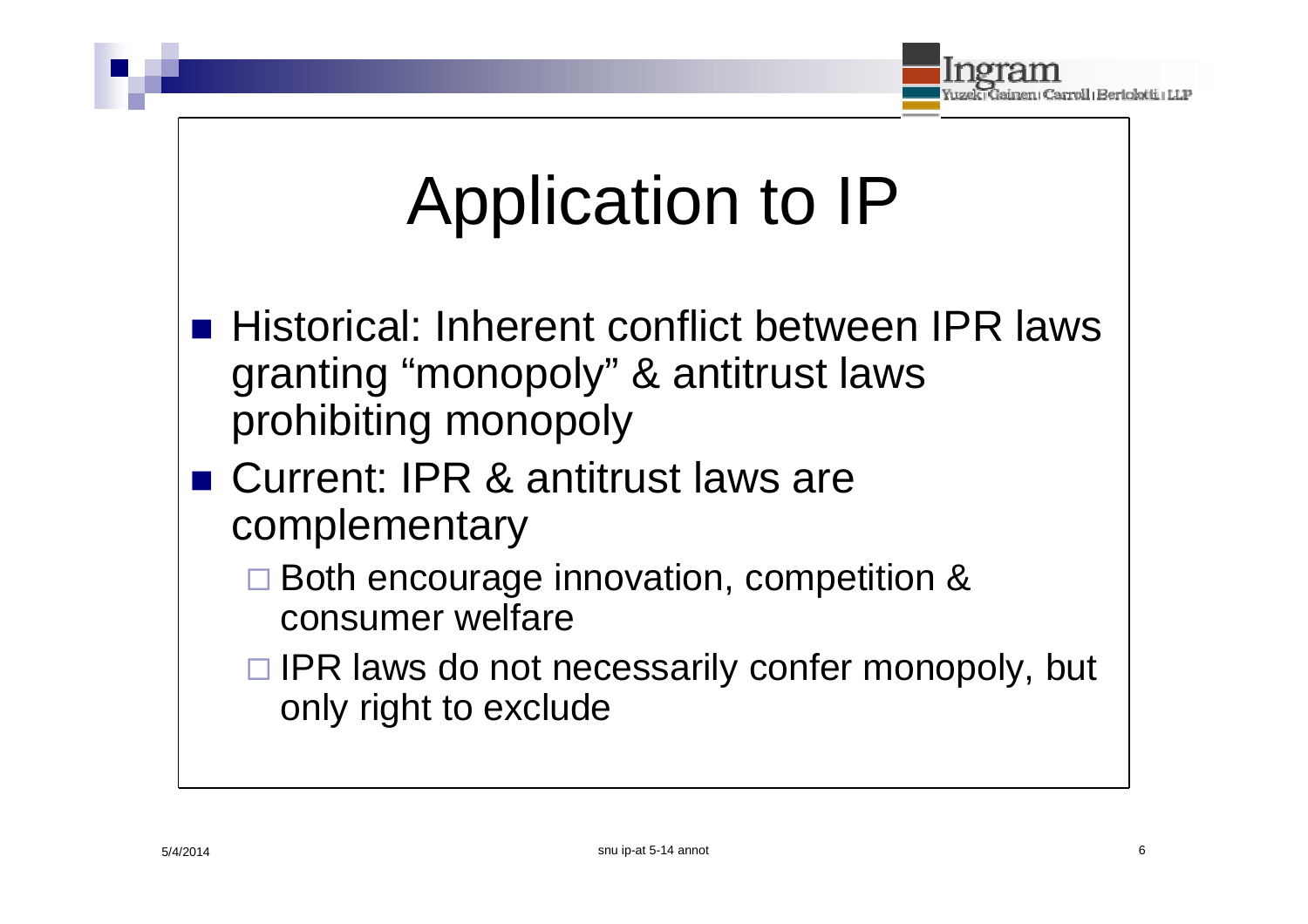



#### **Hot topics**

#### Competition policy perspective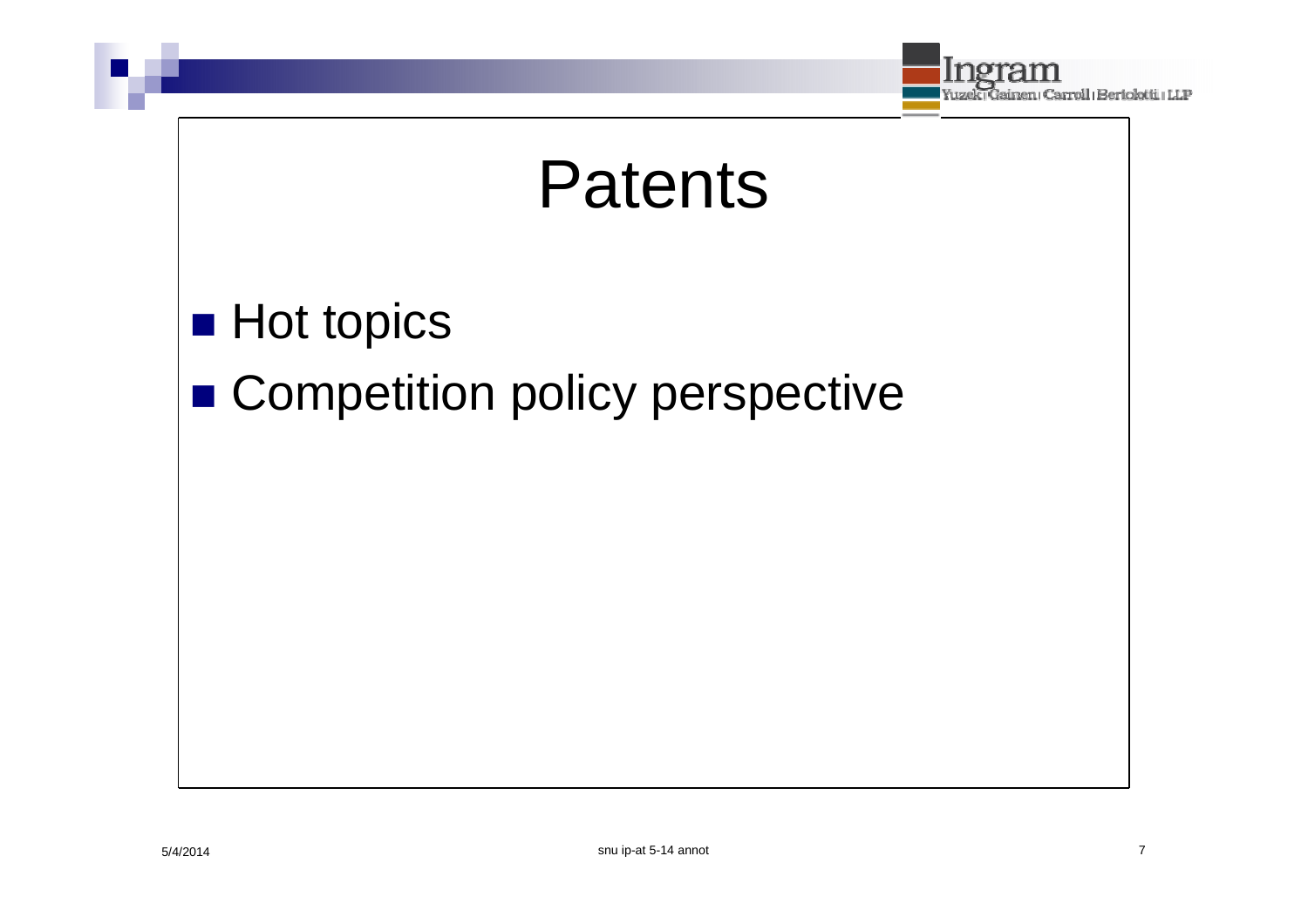

# Hot Topics

- Patent assertion entities/patent portfolio acquisitions/privateering
- F/RAND
- Hold-up/reverse hold-up
- SSO licensing commitments/SEPs
- Reverse payment settlements
- **Exhaustion/first sale**

□ Self-replicating technologies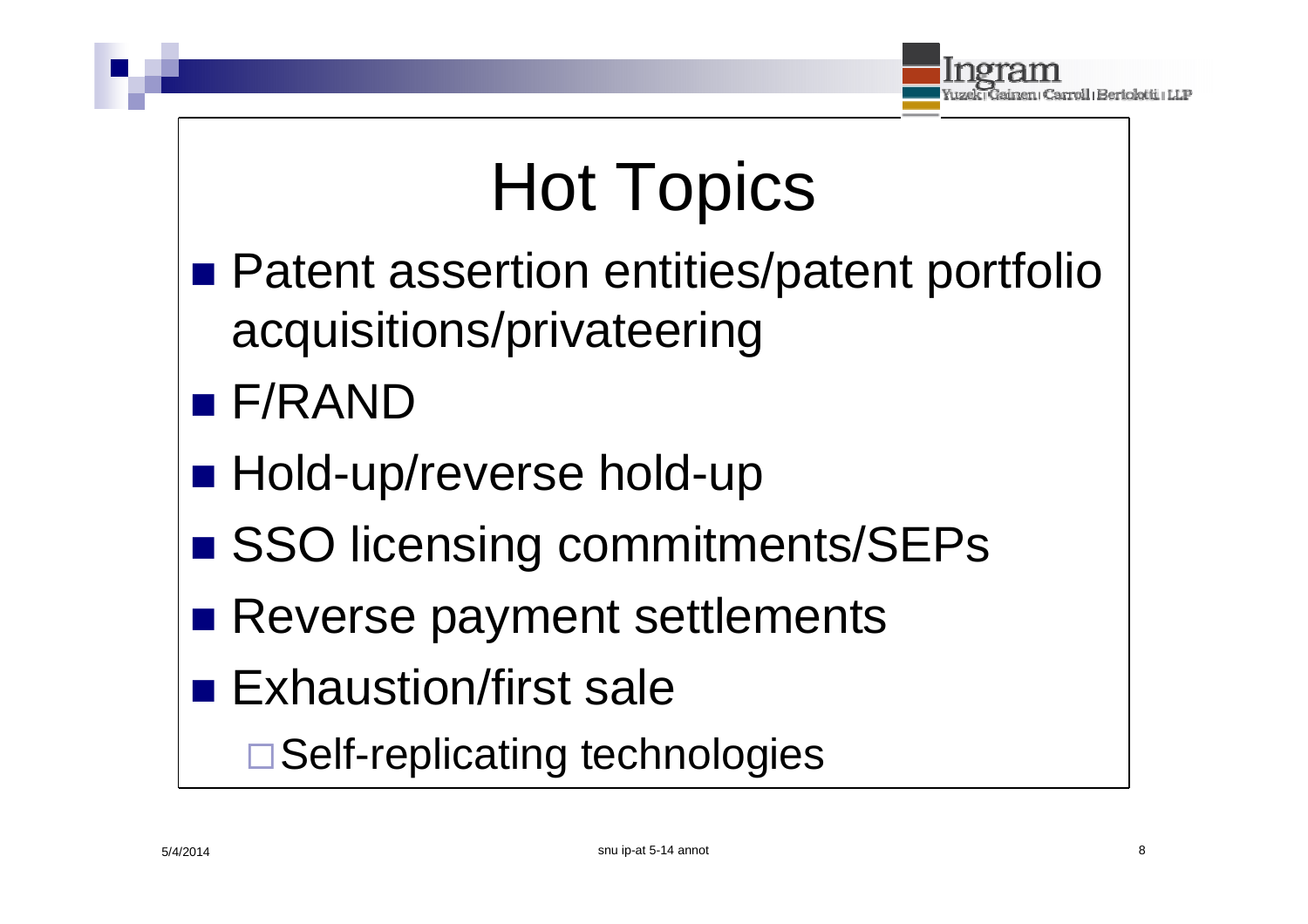

# Competition policy perspective

- **Existence/source/exercise of market** power
- **Promoting innovation v. public access**
- Long term v. short term
- Dynamic v. static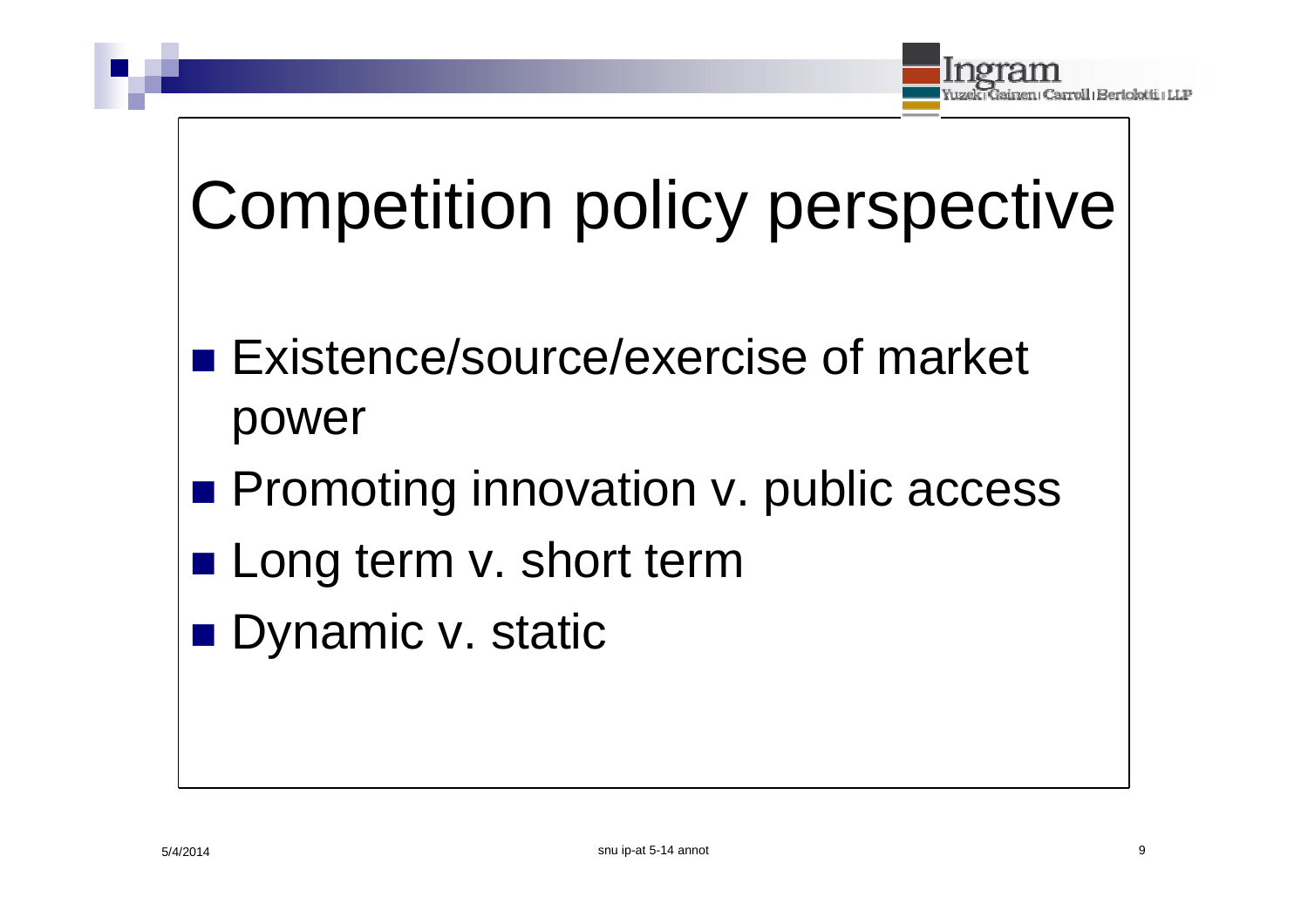

# Copyright

**First sale**  $\square$  Software  $\square$  E-books ■ Collective management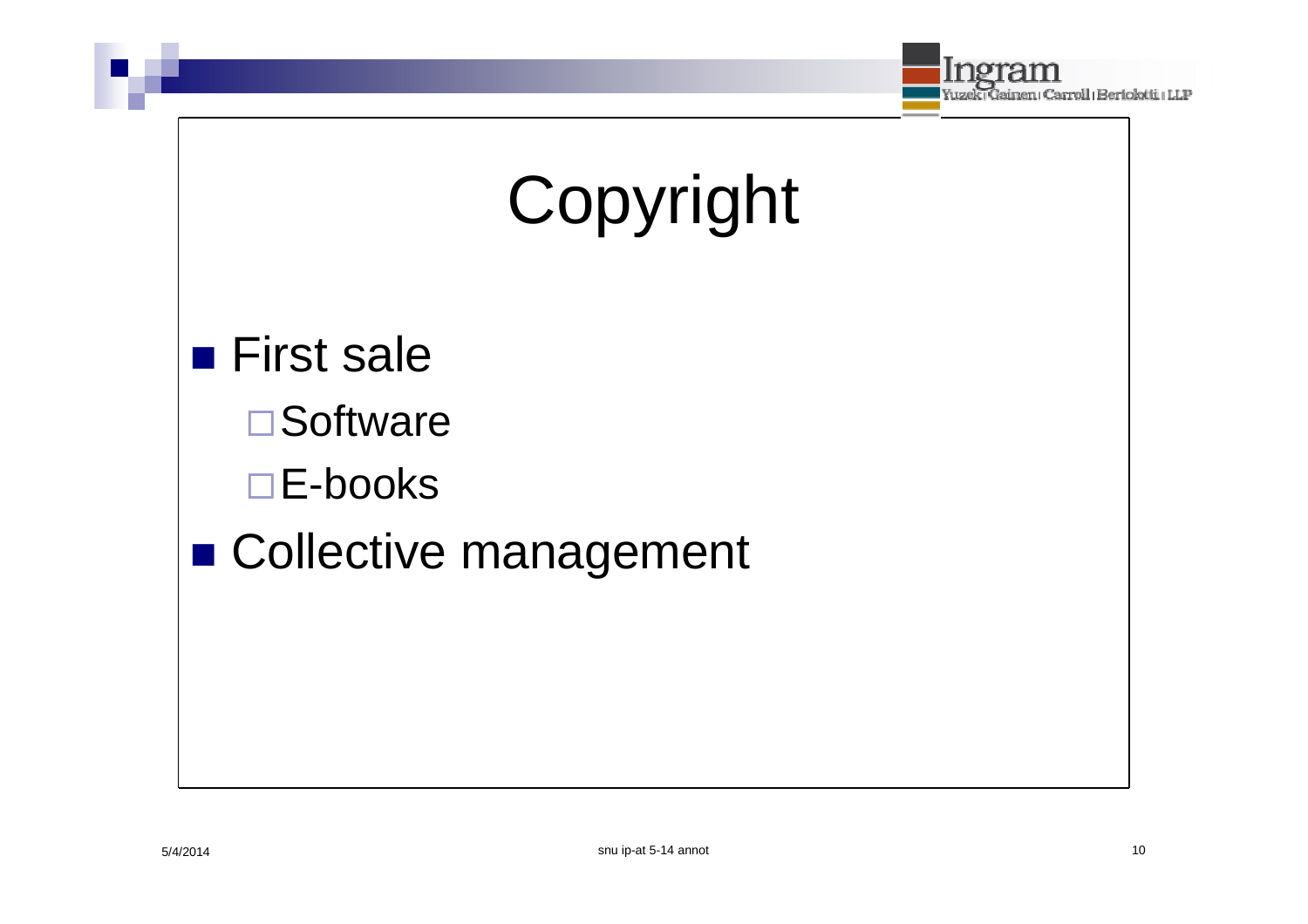

### **Collective Management**

### • Competition law v. collective management

#### ■ CMOs in the 21<sup>st</sup> century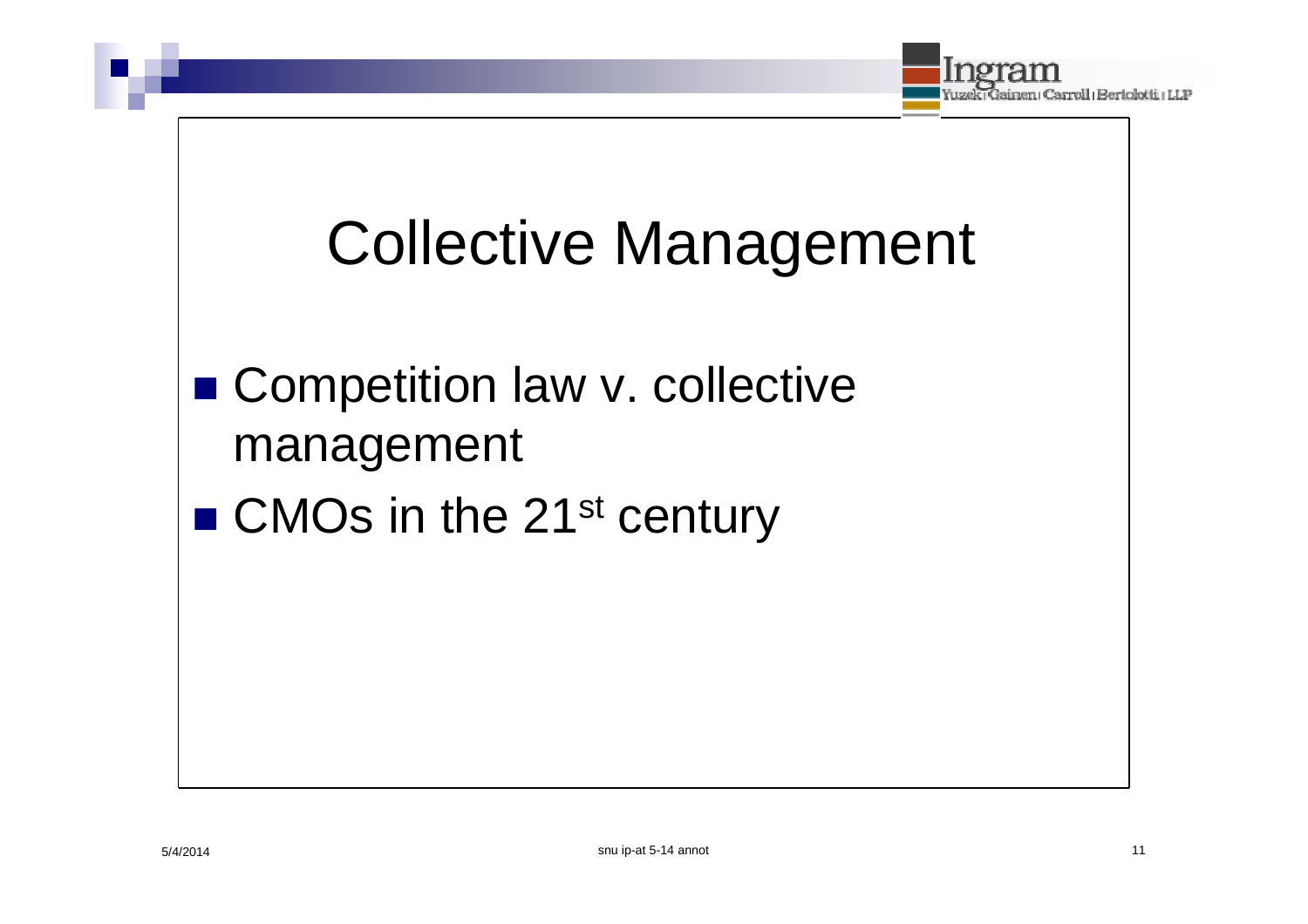

# **Competition Law v. Collective** Management

■ Collective management **BMI/ASCAP**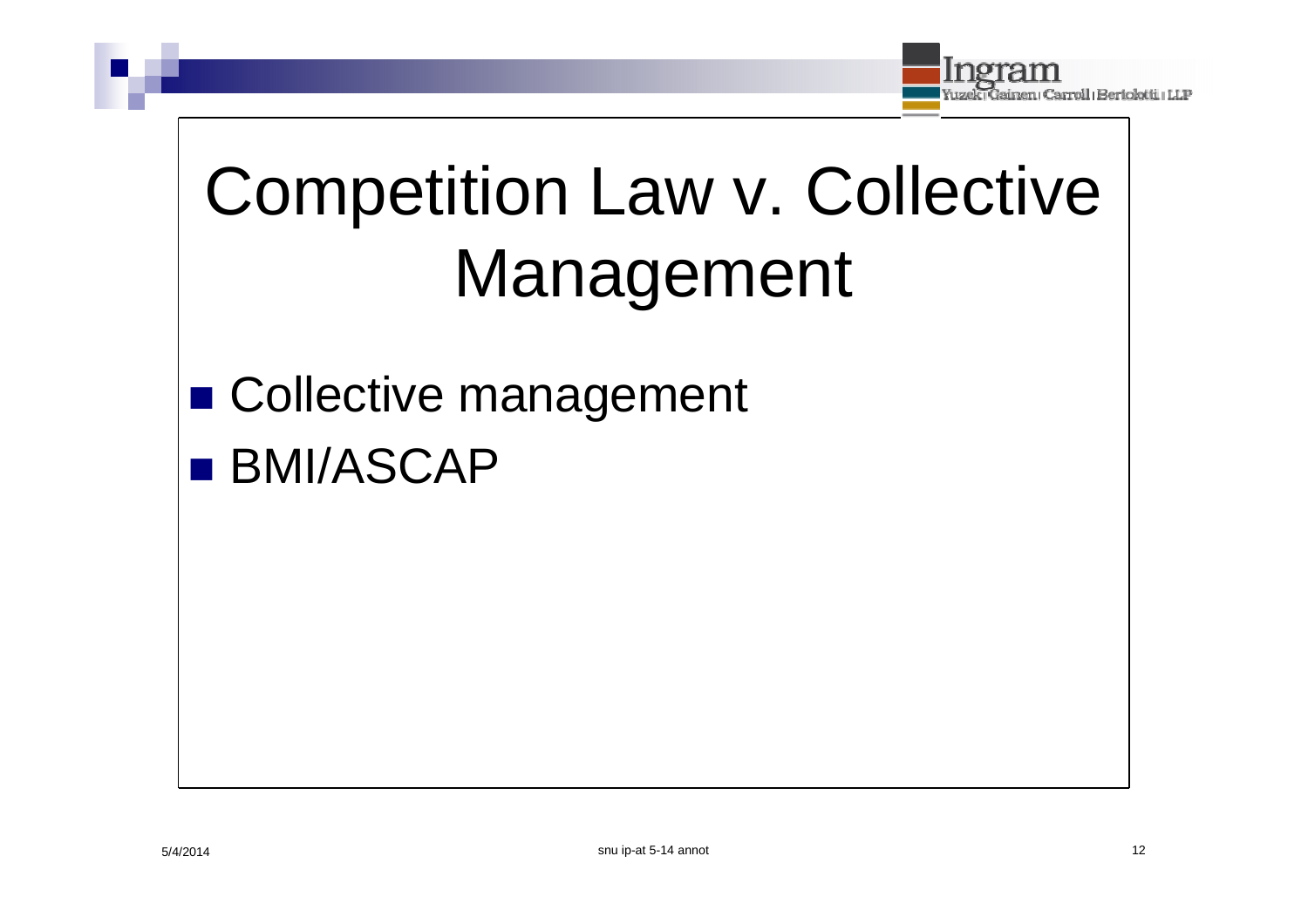

## **Collective Management**

- Characteristics
- Competition law reactions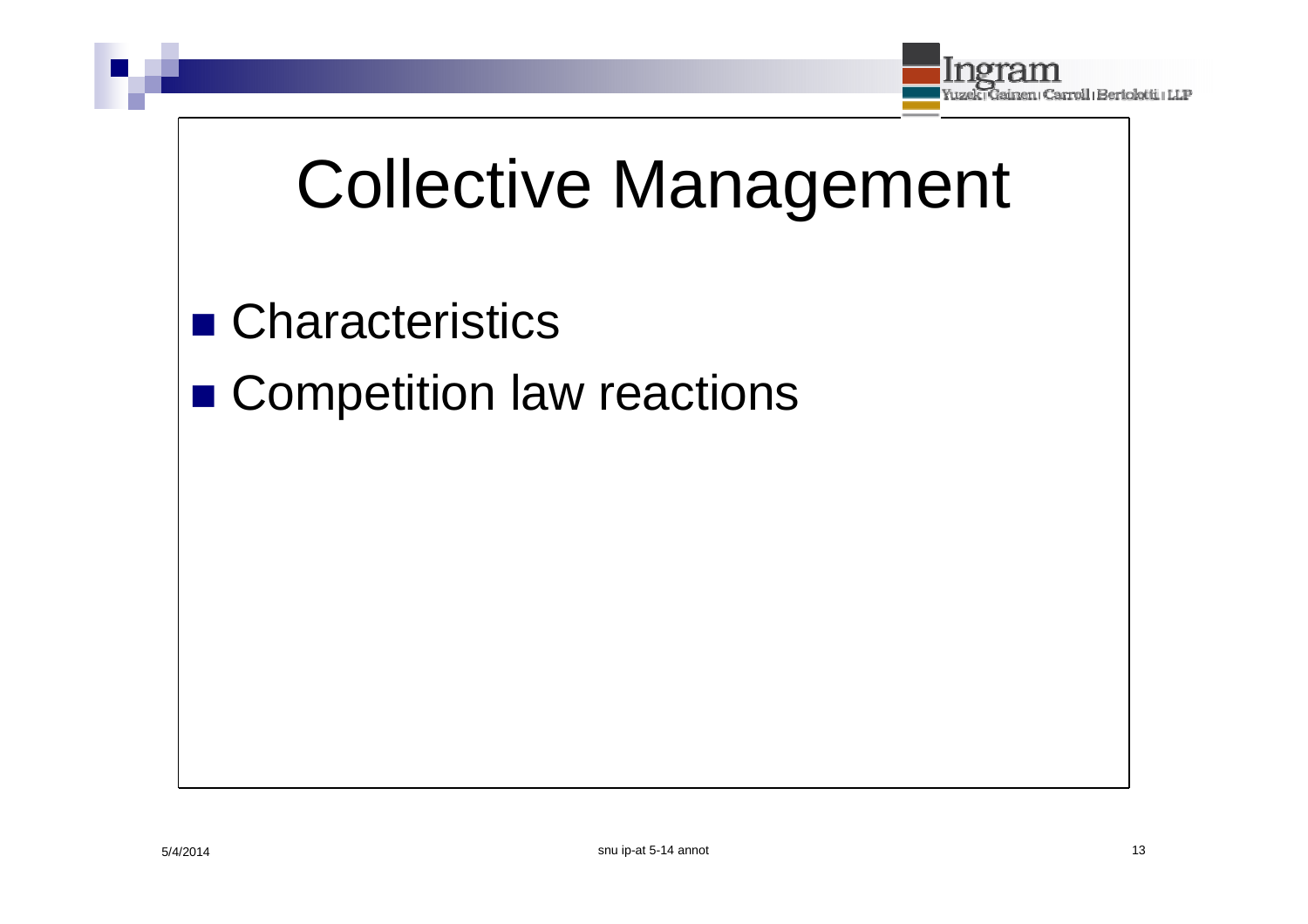

### **Characteristics**

- Input assignments of rights to CMO
- Output licenses to users
- **Distribution fees to members**
- Arrangements w/ other CMOs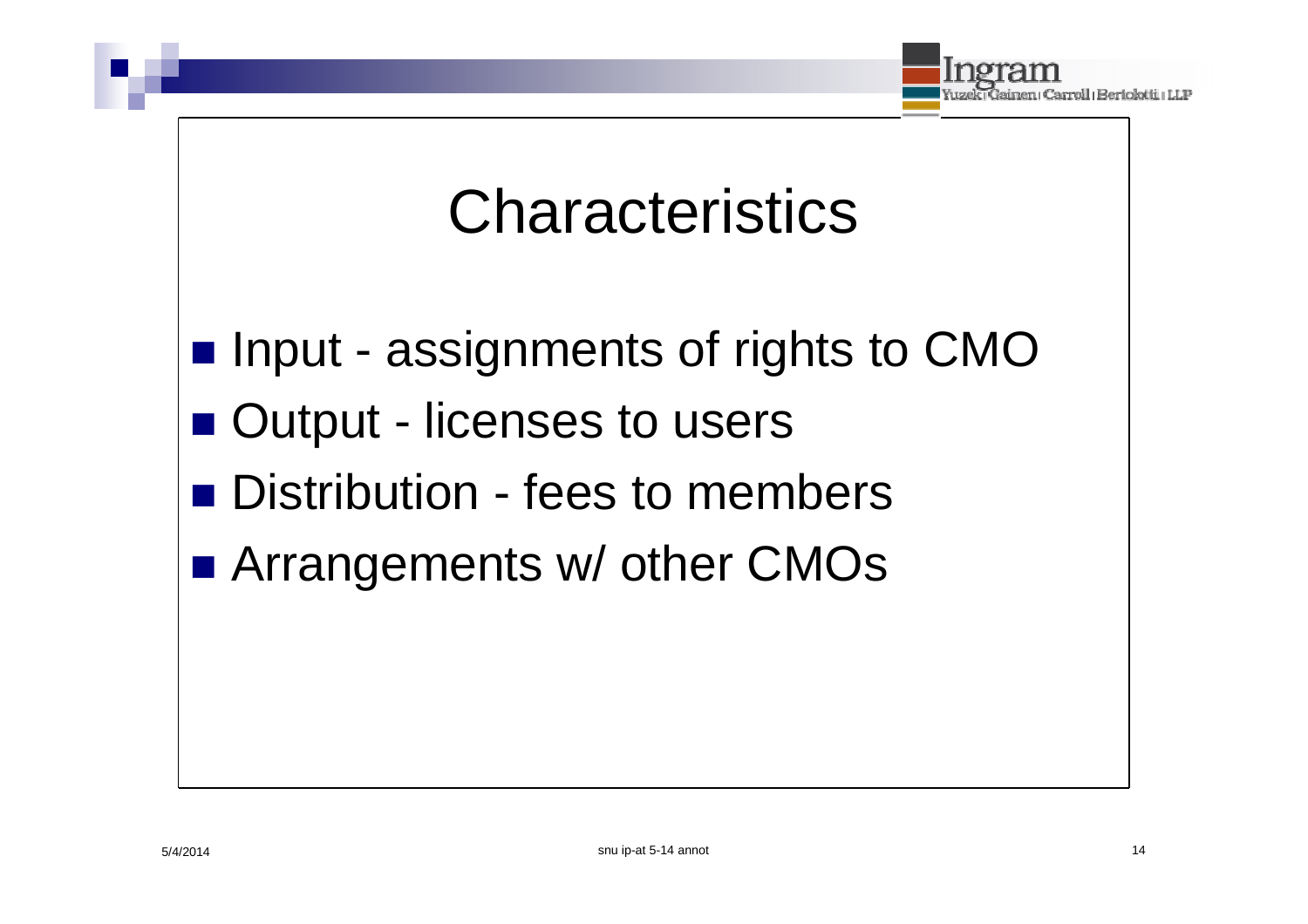

### Competition Law Reactions

- "Almost every part of the ASCAP structure, almost all of ASCAP's activities in licensing motion picture theatres, involve a violation of the anti-trust laws." Alden-Rochelle, Inc. v. ASCAP, 80 F. Supp. 888, 893 (S.D.N.Y. 1948).
- $\blacksquare$  "If I have enemies and I assure you it is a long list — on that list are collecting societies. And I can't care less. They are monopolists. That is not about protecting the artist, or creator, it is about protection of that system. Perhaps it made sense a long time ago, but it doesn't make sense at this moment." European Commissioner for digital issues Neelie Kroes, September 23, 2012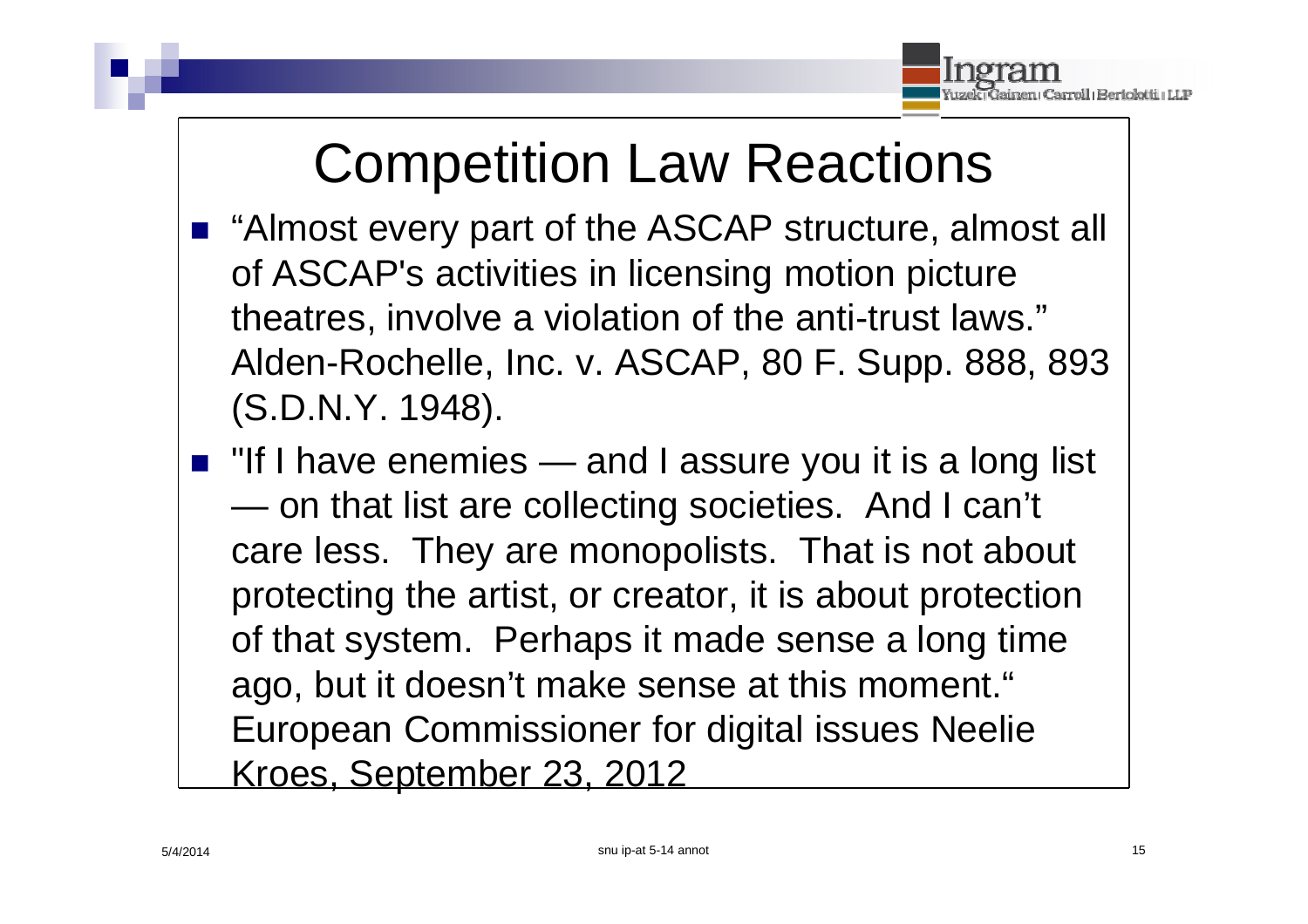

# **BMI/ASCAP**

■ Consent decrees ■ BMI v. CBS, 441 U.S. 1 (1979), competition law standard **Post-BMI v. CBS**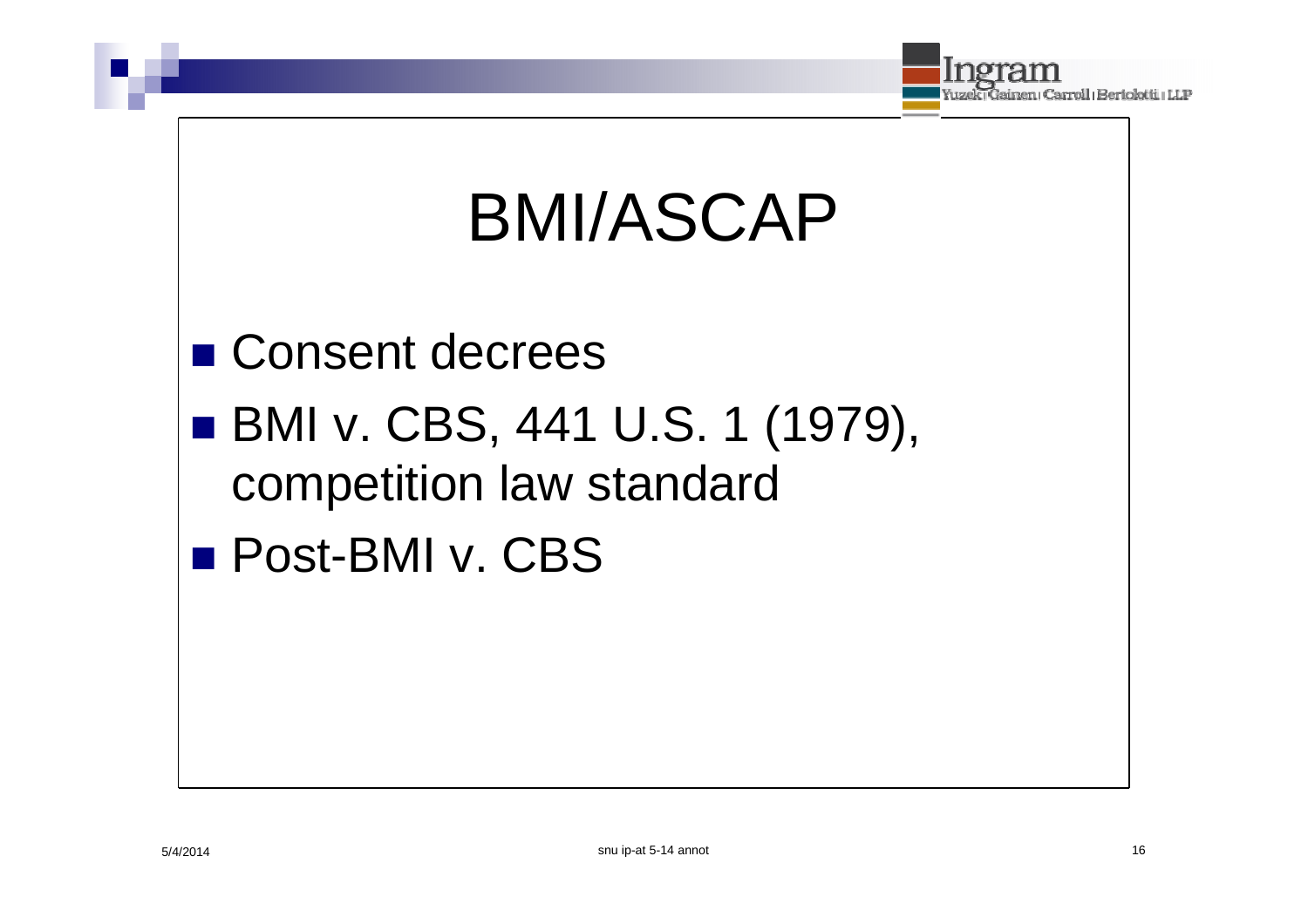

# **History**

■ Consent decrees  $\Box$ 1941 – ASCAP, BMI  $\Box$  1950, 1960, 2001 - ASCAP  $\Box$  1966, 1994 - BMI  $\Box$ Rate court ■ 70 years of monitoring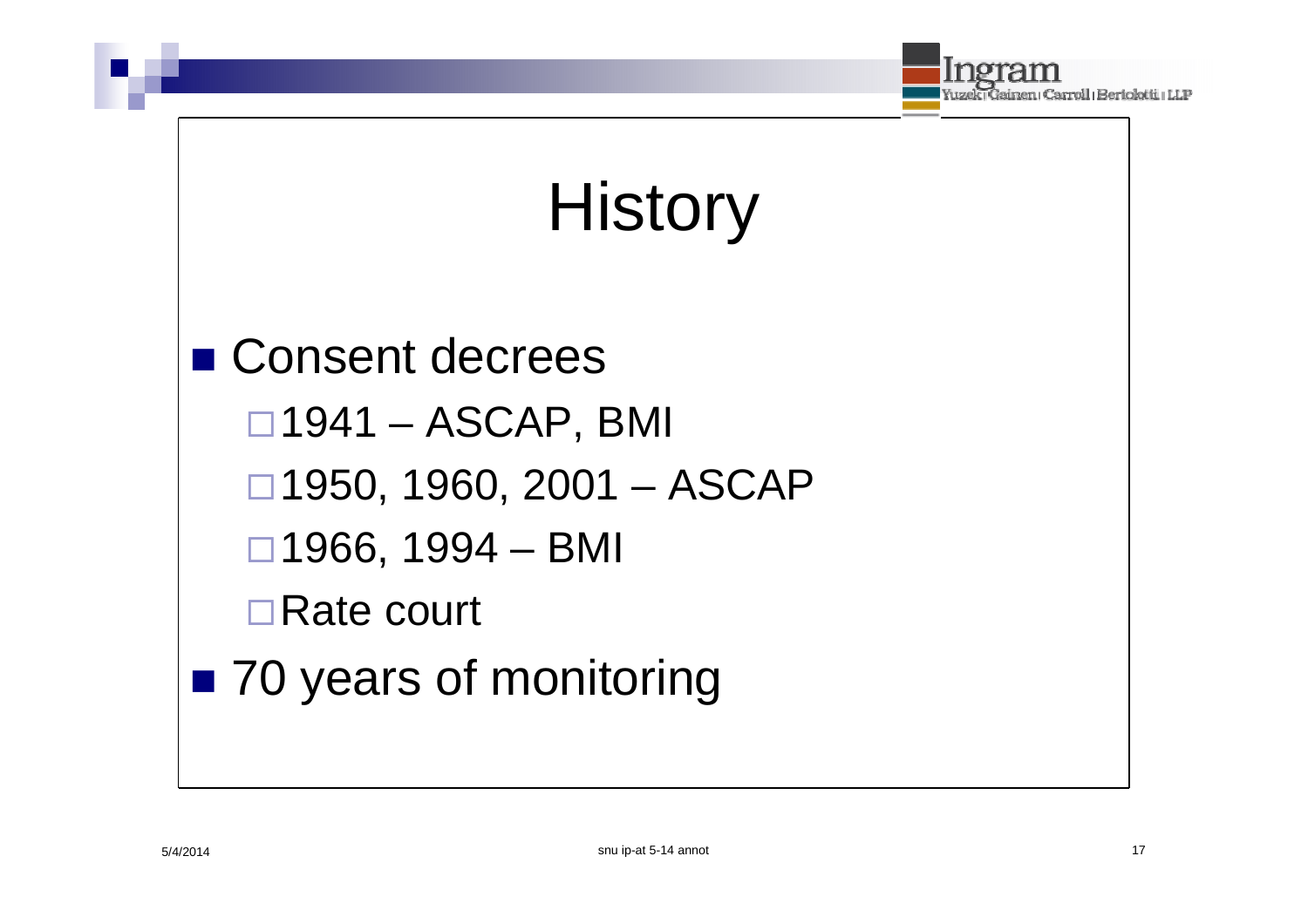

### BMI v. CBS

- Despite facial attributes of cartel that would be per se violation, is subject to rule of reason
- Agreement among competitors on fees for blanket license may be permissible if necessary to enable license & if license is new desirable product
- Ancillary restraints in arrangements no more than needed to effectuate purpose
- **n** Individual licenses available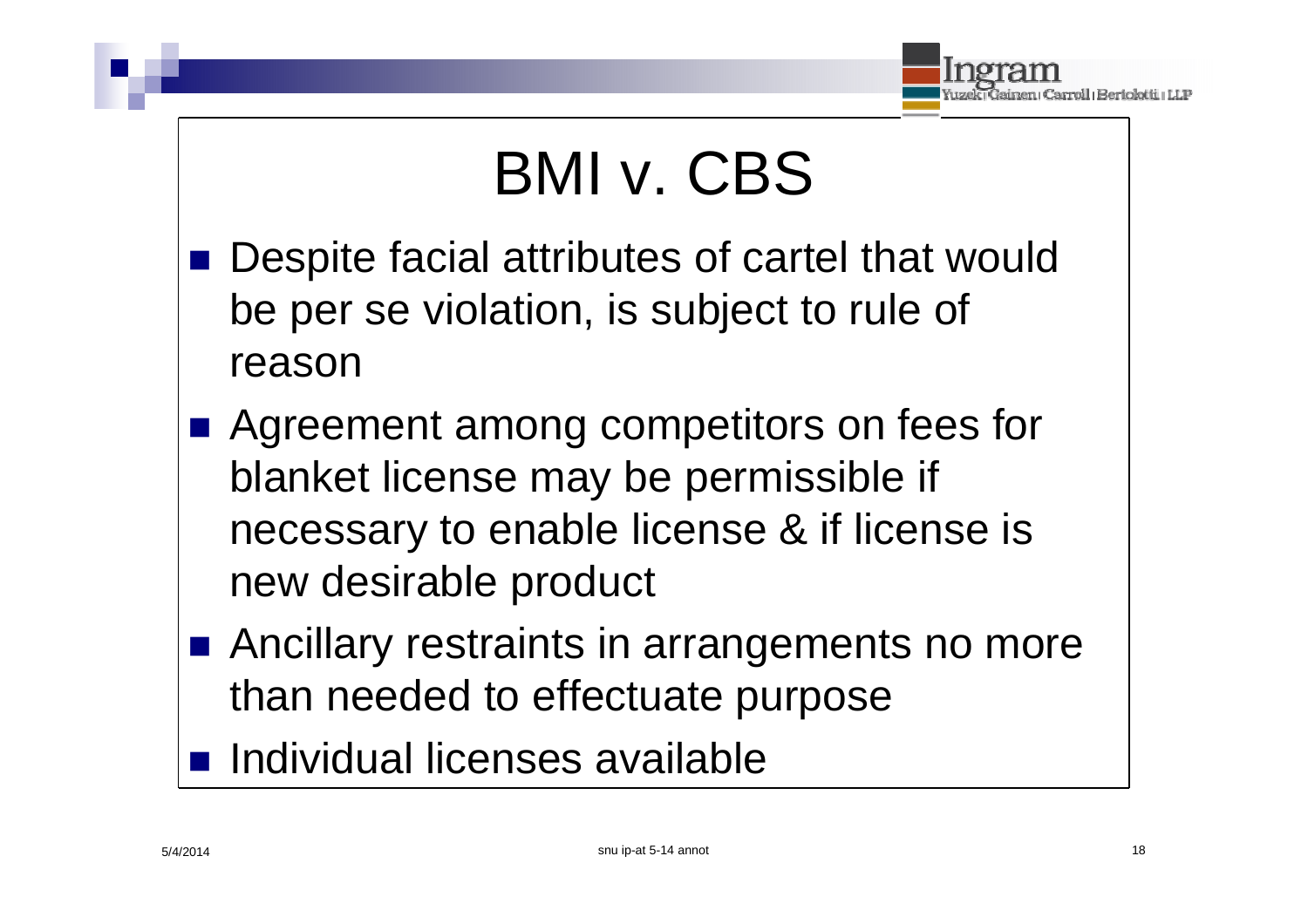

## Post-BMI v. CBS

- Digital Performance Right in Sound Recordings Act of 1995
	- □ Statutory/compulsory license for sound recordings digital public performances
	- □ CMO designated by Copyright Office & rates set Copyright Royalty Board
	- Direct negotiations despite CRB rulings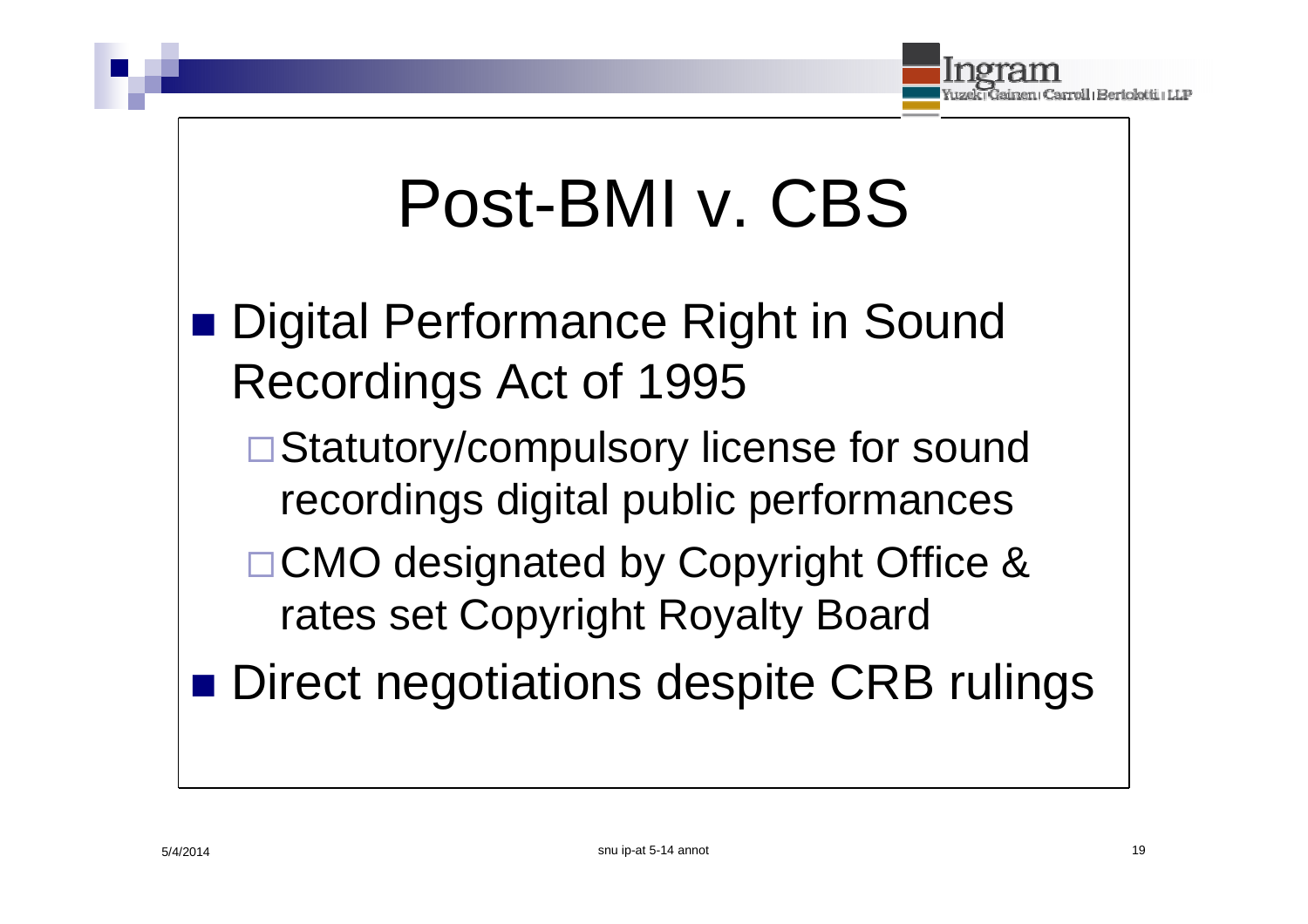

# 21<sup>st</sup> Century

■ CMOs as necessary evil

**How necessary now?**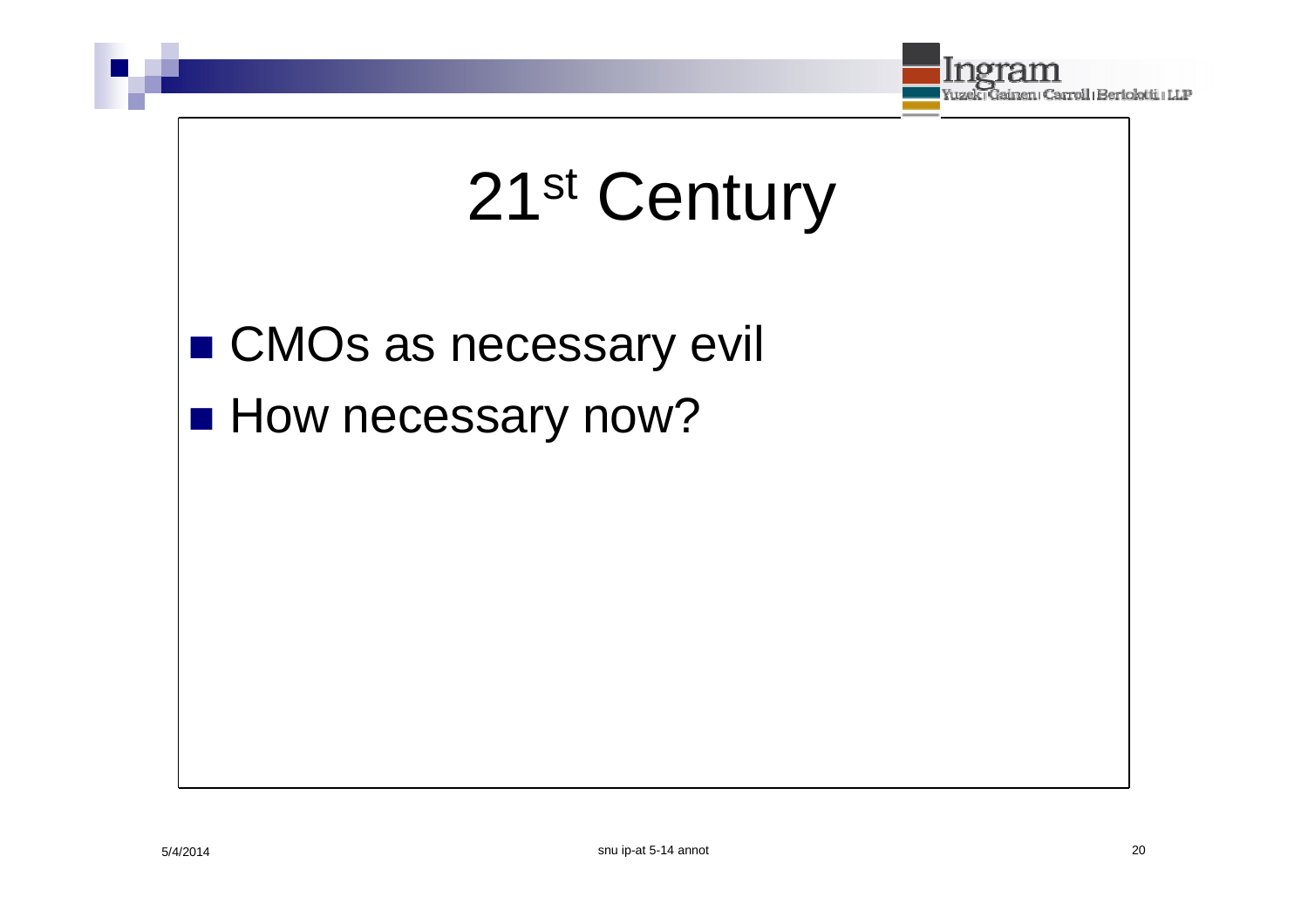

# **Necessary Evil**

- Balancing of BMI v. CBS
- Ease of access for users v. control by rightholders
- Alternative to compulsory/statutory license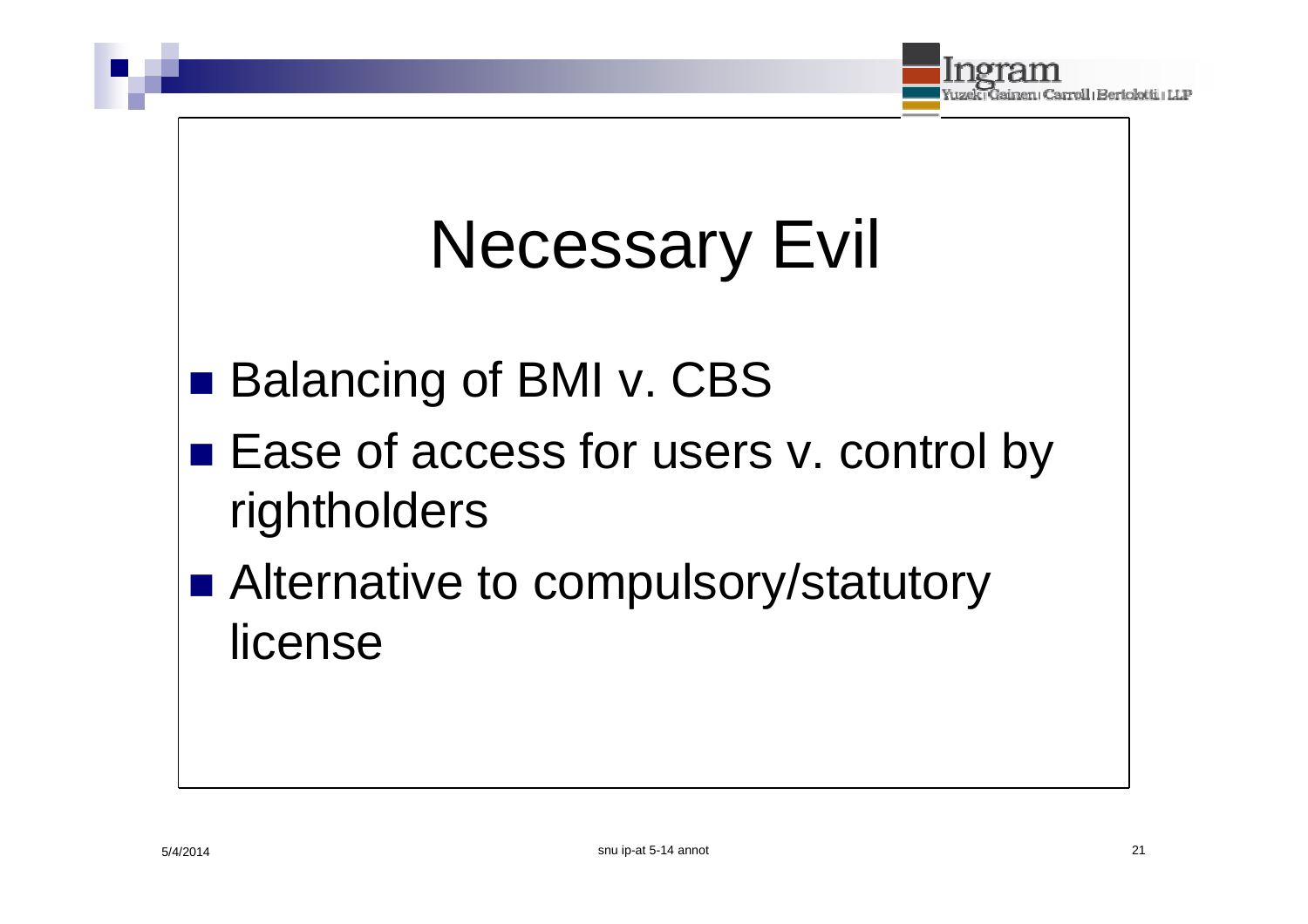

## **Necessary Now?**

**Current landscape** Analysis of necessity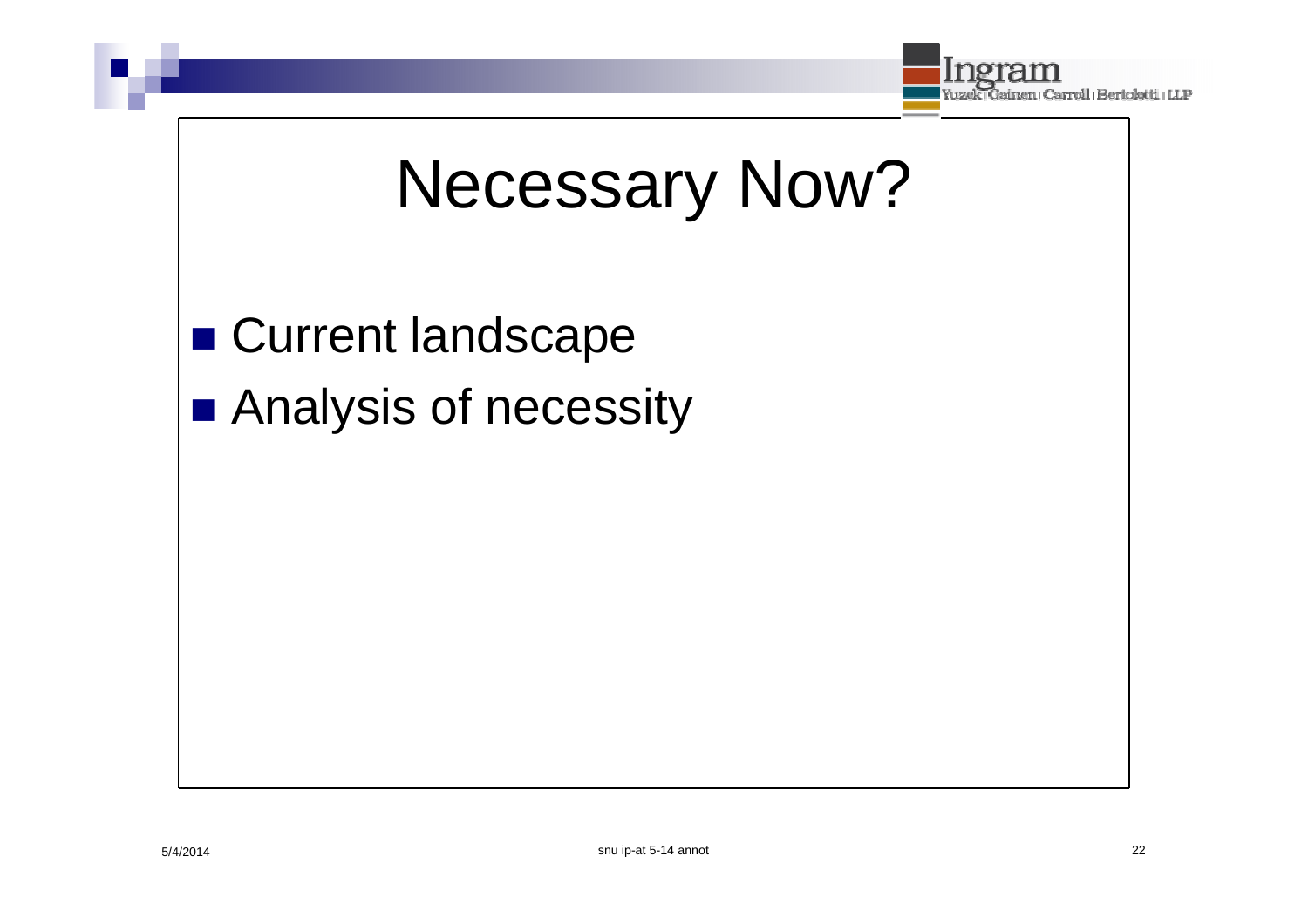

## Current Landscape

### ■ Technology enables direct licensing/monitoring **□ Spotify** iTunes □ Copyright Clearance Center □ Pandora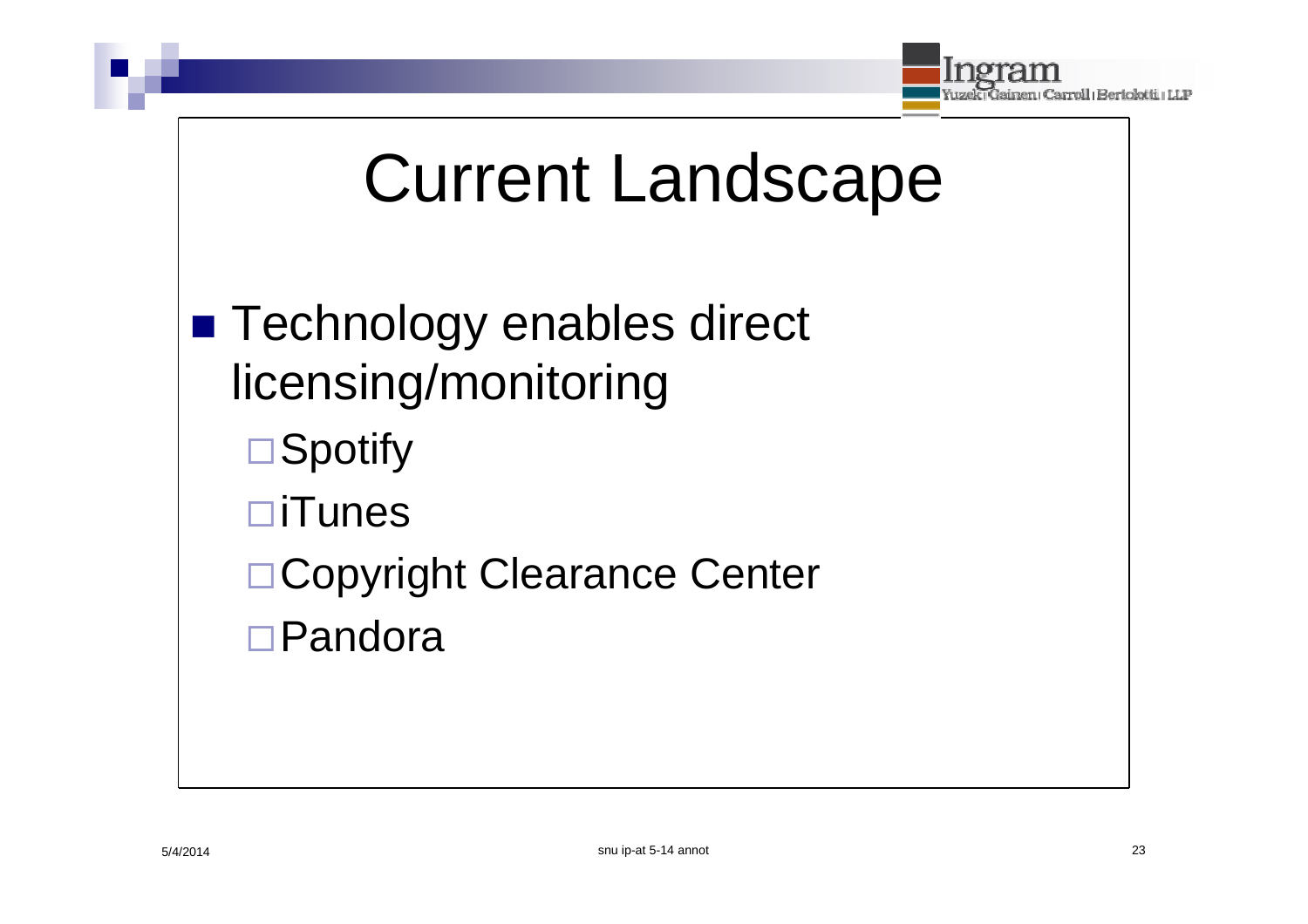



### **Standards**

#### **Debate**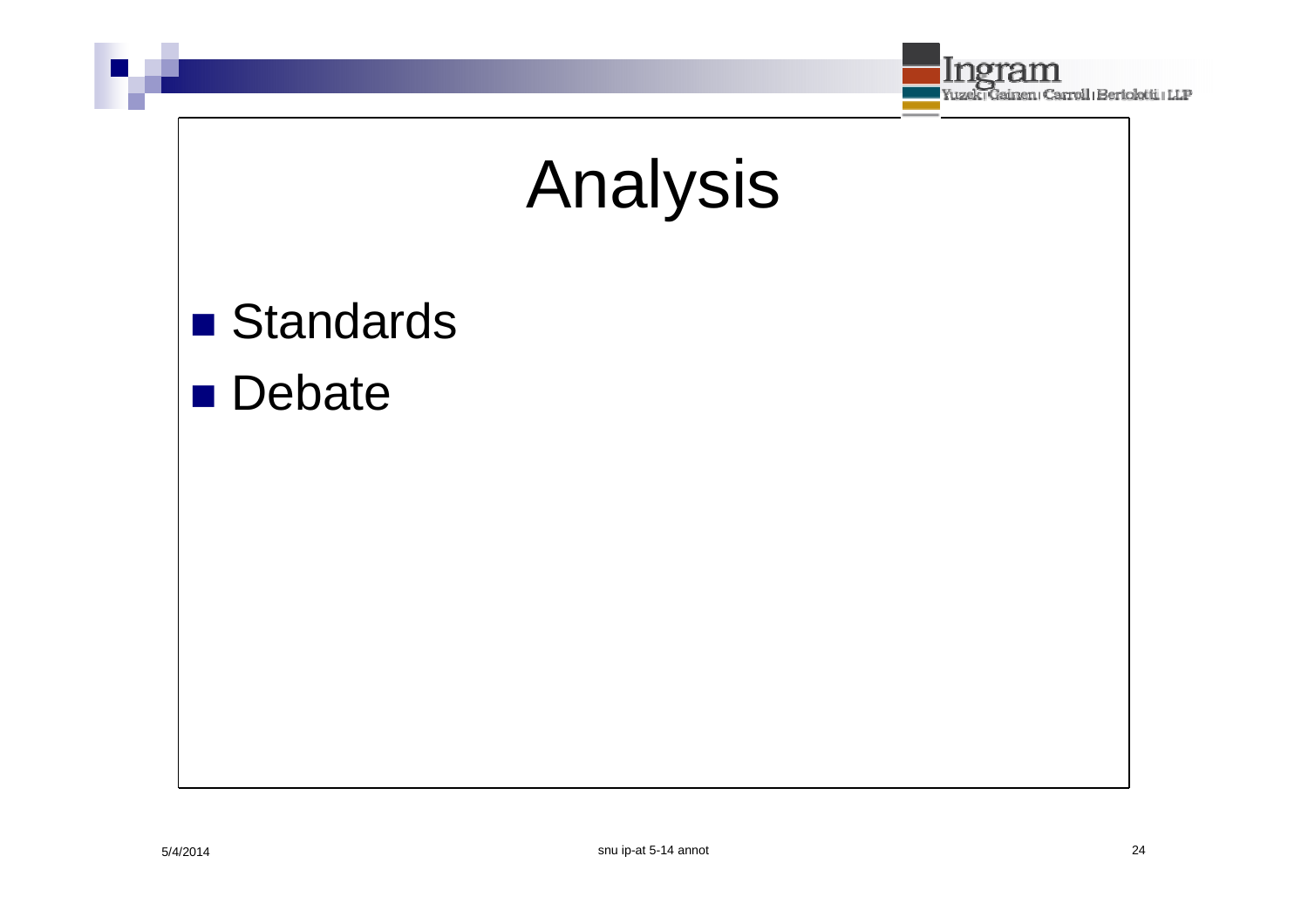

### **Standards**

■ Which aspects still needed?

- □ Global repertoire database
- $\Box$  Enforcement
- CMO least restrictive means?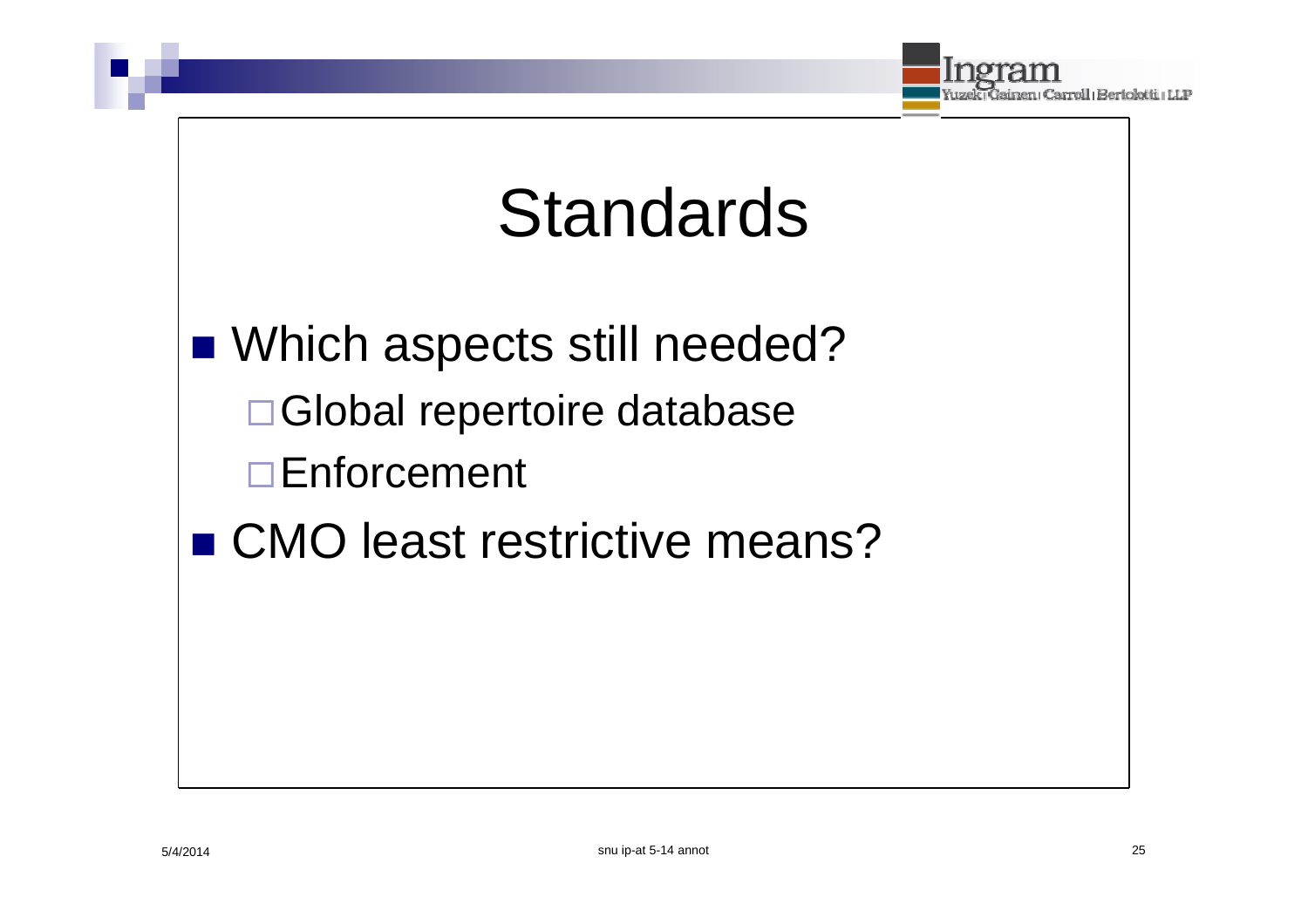

### Debate

- Creative competition
- Cultural advocacy
- Cultural diversity
- State of economic development